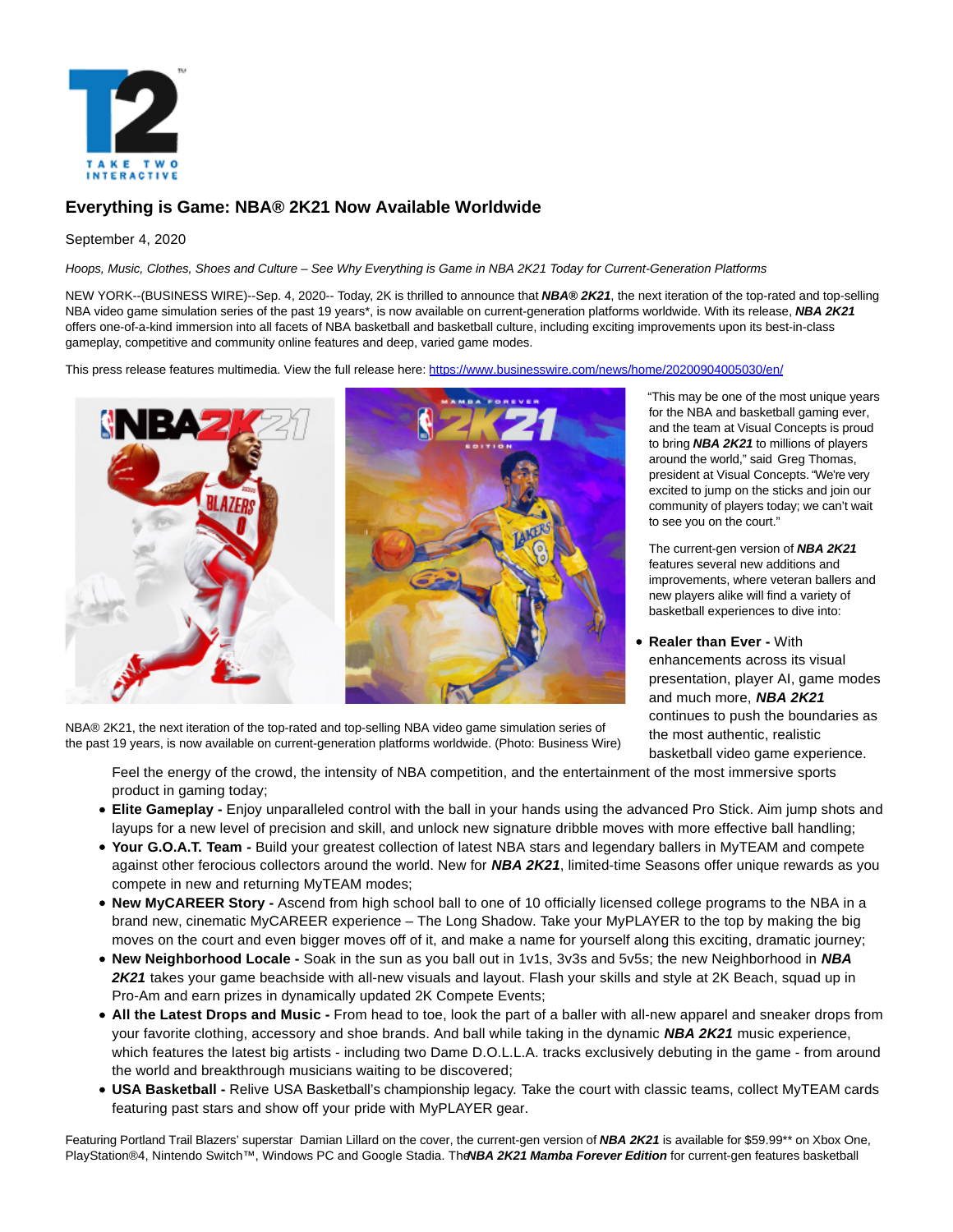legend Kobe Bryant on a unique custom cover with his No. 8 jersey and will be available for \$99.99\*\*. A full breakdown of each version is available here at [https://nba.2k.com/buy/.](https://cts.businesswire.com/ct/CT?id=smartlink&url=https%3A%2F%2Fnba.2k.com%2Fbuy%2F&esheet=52279290&newsitemid=20200904005030&lan=en-US&anchor=https%3A%2F%2Fnba.2k.com%2Fbuy%2F&index=1&md5=1710f65f7b792b8c31eb83a86aab4e61)

Of note, the **Mamba Forever Edition** includes dual-access to **NBA 2K21** for current and next-gen versions of the game on either PlayStation or Xbox consoles, providing purchasers with a copy of the standard edition of the game on the other generation within the same console family. Additionally, **NBA 2K21** features MyTEAM Cross-Progression and a Shared VC wallet within the same console family (PS4 to PS5, Xbox One to Xbox Series X), enabling all MyTEAM Points, Tokens, cards and progress to be shared on both current and next-generation versions of **NBA 2K21** in the same console family. Similarly, the Shared VC Wallet means any earned or purchased VC is accessible across both current and next-generation versions of **NBA 2K21** in the same console family. More information is available at the Dual-Access FAQ: [https://nba.2k.com/faq/.](https://cts.businesswire.com/ct/CT?id=smartlink&url=https%3A%2F%2Fnba.2k.com%2Ffaq%2F&esheet=52279290&newsitemid=20200904005030&lan=en-US&anchor=https%3A%2F%2Fnba.2k.com%2Ffaq%2F&index=2&md5=fe028f228a5f37c8db315a27f2bcf5c8)

As part of today's launch, 2K is celebrating all things **NBA 2K21** with #2KDay across its social channels. The festivities include physical giveaways and Locker Code drops o[n Twitter,](https://cts.businesswire.com/ct/CT?id=smartlink&url=https%3A%2F%2Ftwitter.com%2Fnba2k&esheet=52279290&newsitemid=20200904005030&lan=en-US&anchor=Twitter&index=3&md5=ec60bb97dfe57b02c9033cc2c50f2c0e) the "What's Your 2K21 MyPLAYER Build?" [Instagram c](https://cts.businesswire.com/ct/CT?id=smartlink&url=https%3A%2F%2Fwww.instagram.com%2Fnba2k%2F&esheet=52279290&newsitemid=20200904005030&lan=en-US&anchor=Instagram&index=4&md5=b3a240266ad348aff7f0f6d9aa4737bc)amera effect and much more. The community is also invited to share their best 2K day moments under #ShowYourGame, where the best content will be highlighted by NBA 2K. Follow NBA 2K on [TikTok,](https://cts.businesswire.com/ct/CT?id=smartlink&url=https%3A%2F%2Fvm.tiktok.com%2FJegYRWK%2F&esheet=52279290&newsitemid=20200904005030&lan=en-US&anchor=TikTok&index=5&md5=b1a4afa48da028d0ff674a910867551b) [Instagram,](https://cts.businesswire.com/ct/CT?id=smartlink&url=https%3A%2F%2Fwww.instagram.com%2Fnba2k%2F&esheet=52279290&newsitemid=20200904005030&lan=en-US&anchor=Instagram&index=6&md5=3e4547ebfb1373cf31e25040d35d1bf7) [Twitter,](https://cts.businesswire.com/ct/CT?id=smartlink&url=https%3A%2F%2Ftwitter.com%2Fnba2k&esheet=52279290&newsitemid=20200904005030&lan=en-US&anchor=Twitter&index=7&md5=3802aa8eca9277b3ae3ceffbed78a859) [YouTube a](https://cts.businesswire.com/ct/CT?id=smartlink&url=https%3A%2F%2Fwww.youtube.com%2Fchannel%2FUCYAJjqIukwm4r3GHEpJDhVw&esheet=52279290&newsitemid=20200904005030&lan=en-US&anchor=YouTube&index=8&md5=4bdd22f780e71504fcce039164a1a175)nd [Facebook f](https://cts.businesswire.com/ct/CT?id=smartlink&url=https%3A%2F%2Fwww.facebook.com%2FNBA2K%2F&esheet=52279290&newsitemid=20200904005030&lan=en-US&anchor=Facebook&index=9&md5=23be9fa43b5400cc3b2707f36a50ef6f)or the latest **NBA 2K21** news.

Developed by Visual Concepts, **NBA 2K21** is rated E for Everyone from the ESRB. **NBA 2K21** for PlayStation®5 and Xbox Series X is Rating Pending from the ESRB and will be available as a launch title this holiday. For more information on **NBA 2K21**, please visit [https://nba.2k.com/.](https://cts.businesswire.com/ct/CT?id=smartlink&url=https%3A%2F%2Fnba.2k.com%2F&esheet=52279290&newsitemid=20200904005030&lan=en-US&anchor=https%3A%2F%2Fnba.2k.com%2F&index=10&md5=d167f861e2b79ccd888834ad0813be85)

2K is a publishing label of Take-Two Interactive Software, Inc. (NASDAQ: TTWO).

Online Account (13+) required to access online features. See [www.take2games.com/legal a](https://cts.businesswire.com/ct/CT?id=smartlink&url=https%3A%2F%2Fwww.take2games.com%2Flegal&esheet=52279290&newsitemid=20200904005030&lan=en-US&anchor=www.take2games.com%2Flegal&index=11&md5=051ad8008493ea27ea5f4b8fb0aa92c5)n[d www.take2games.com/privacy f](https://cts.businesswire.com/ct/CT?id=smartlink&url=https%3A%2F%2Fwww.take2games.com%2Fprivacy&esheet=52279290&newsitemid=20200904005030&lan=en-US&anchor=www.take2games.com%2Fprivacy&index=12&md5=fda05906cd5a6b4fc2058397acd87ea5)or additional details.

### **About Take-Two Interactive Software**

Headquartered in New York City, Take-Two Interactive Software, Inc. is a leading developer, publisher and marketer of interactive entertainment for consumers around the globe. We develop and publish products principally through Rockstar Games, 2K, Private Division, and Social Point. Our products are designed for console systems and personal computers, including smartphones and tablets, and are delivered through physical retail, digital download, online platforms and cloud streaming services. The Company's common stock is publicly traded on NASDAQ under the symbol TTWO. For more corporate and product information please visit our website a[t http://www.take2games.com.](https://cts.businesswire.com/ct/CT?id=smartlink&url=http%3A%2F%2Fwww.take2games.com&esheet=52279290&newsitemid=20200904005030&lan=en-US&anchor=http%3A%2F%2Fwww.take2games.com&index=13&md5=2ac2ac2471e4e2220bf0214a1fa4dfba)

## **About 2K**

Founded in 2005, 2K develops and publishes global interactive entertainment for console and handheld gaming systems, personal computers and mobile devices, with product availability including physical retail and digital download. The Company is home to many talented development studios, including Visual Concepts, Firaxis Games, Hangar 13, Cat Daddy Games, 31<sup>st</sup> Union and Cloud Chamber. 2K's portfolio currently includes the renowned BioShock®, Borderlands™, Mafia and XCOM® franchises; NBA® 2K, the global phenomenon and highest rated\*\* annual sports title for the current console generation; the critically acclaimed Sid Meier's Civilization® series; the popular WWE® 2K and WWE® SuperCard franchises, as well as emerging properties NBA® 2K Playgrounds 2, Carnival Games and more. Additional information about 2K and its products may be found at [2k.com.](https://cts.businesswire.com/ct/CT?id=smartlink&url=http%3A%2F%2Fwww.2k.com%2F&esheet=52279290&newsitemid=20200904005030&lan=en-US&anchor=2k.com&index=14&md5=f4ab829522a20ee828acaceacf171980)

#### \*According to 2008 - 2020 [Metacritic.com](https://cts.businesswire.com/ct/CT?id=smartlink&url=http%3A%2F%2Fmetacritic.com&esheet=52279290&newsitemid=20200904005030&lan=en-US&anchor=Metacritic.com&index=15&md5=b5b41be49c55f8fc88072bb47d6ee47b)

\*\*Based on 2K's suggested retail price. Actual retail price by vary. See local store for info.

All trademarks and copyrights contained herein are the property of their respective holders.

#### **Cautionary Note Regarding Forward-Looking Statements**

The statements contained herein which are not historical facts are considered forward-looking statements under federal securities laws and may be identified by words such as "anticipates," "believes," "estimates," "expects," "intends," "plans," "potential," "predicts," "projects," "seeks," "should," "will," or words of similar meaning and include, but are not limited to, statements regarding the outlook for the Company's future business and financial performance. Such forward-looking statements are based on the current beliefs of our management as well as assumptions made by and information currently available to them, which are subject to inherent uncertainties, risks and changes in circumstances that are difficult to predict. Actual outcomes and results may vary materially from these forward-looking statements based on a variety of risks and uncertainties including: the uncertainty of the impact of the COVID-19 pandemic and measures taken in response thereto; the effect that measures taken to mitigate the COVID-19 pandemic have on our operations, including our ability to timely deliver our titles and other products, and on the operations of our counterparties, including retailers and distributors; the effects of the COVID-19 pandemic on consumer demand and the discretionary spending patterns of our customers; the impact of reductions in interest rates by the Federal Reserve and other central banks, including on our short-term investment portfolio; the impact of potential inflation; volatility in foreign currency exchange rates; our dependence on key management and product development personnel; our dependence on our Grand Theft Auto products and our ability to develop other hit titles; the timely release and significant market acceptance of our games; the ability to maintain acceptable pricing levels on our games; and risks associated with international operations.

Other important factors and information are contained in the Company's most recent Annual Report on Form 10-K, including the risks summarized in the section entitled "Risk Factors," the Company's most recent Quarterly Report on Form 10-Q, and the Company's other periodic filings with the SEC, which can be accessed at [www.take2games.com.](https://cts.businesswire.com/ct/CT?id=smartlink&url=http%3A%2F%2Fwww.take2games.com&esheet=52279290&newsitemid=20200904005030&lan=en-US&anchor=www.take2games.com&index=16&md5=f599b95f8c177d4f26bb0d60f6e1fe4b) All forward-looking statements are qualified by these cautionary statements and apply only as of the date they are made. The Company undertakes no obligation to update any forward-looking statement, whether as a result of new information, future events or otherwise.

View source version on [businesswire.com:](http://businesswire.com/)<https://www.businesswire.com/news/home/20200904005030/en/>

Leah Barash **2K** (415) 317-2047 [leah.barash@2k.com](mailto:leah.barash@2k.com)